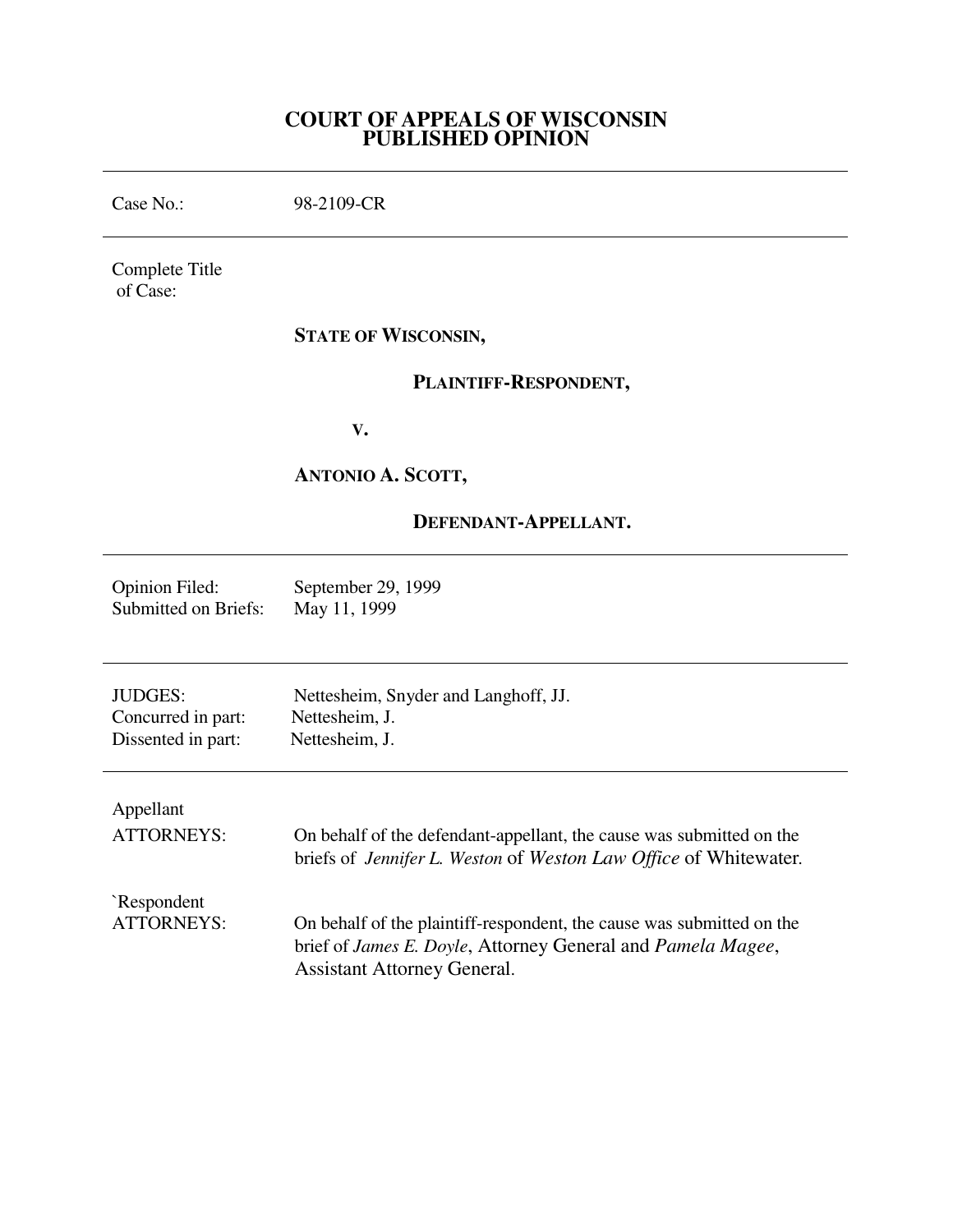# **COURT OF APPEALS DECISION DATED AND FILED NOTICE**

#### **SEPTEMBER 29, 1999**

**Marilyn L. Graves Clerk, Court of Appeals of Wisconsin** 

 **This opinion is subject to further editing. If published, the official version will appear in the bound volume of the Official Reports.**

 **A party may file with the Supreme Court a petition to review an adverse decision by the Court of Appeals.** *See* **§ 808.10 and RULE 809.62, STATS.** 

**No. 98-2109-CR** 

## **STATE OF WISCONSIN IN COURT OF APPEALS**

**STATE OF WISCONSIN,** 

#### **PLAINTIFF-RESPONDENT,**

 **V.** 

 $\overline{a}$ 

**ANTONIO A. SCOTT,** 

## **DEFENDANT-APPELLANT.**

 APPEAL from judgments and an order of the circuit court for Kenosha County: WILBUR W. WARREN, III, Judge. *Reversed and cause remanded with directions.*

Before Nettesheim, Snyder and Langhoff,<sup>1</sup> JJ.

<sup>&</sup>lt;sup>1</sup> Circuit Judge Gary Langhoff is sitting by special assignment pursuant to the Judicial Exchange Program.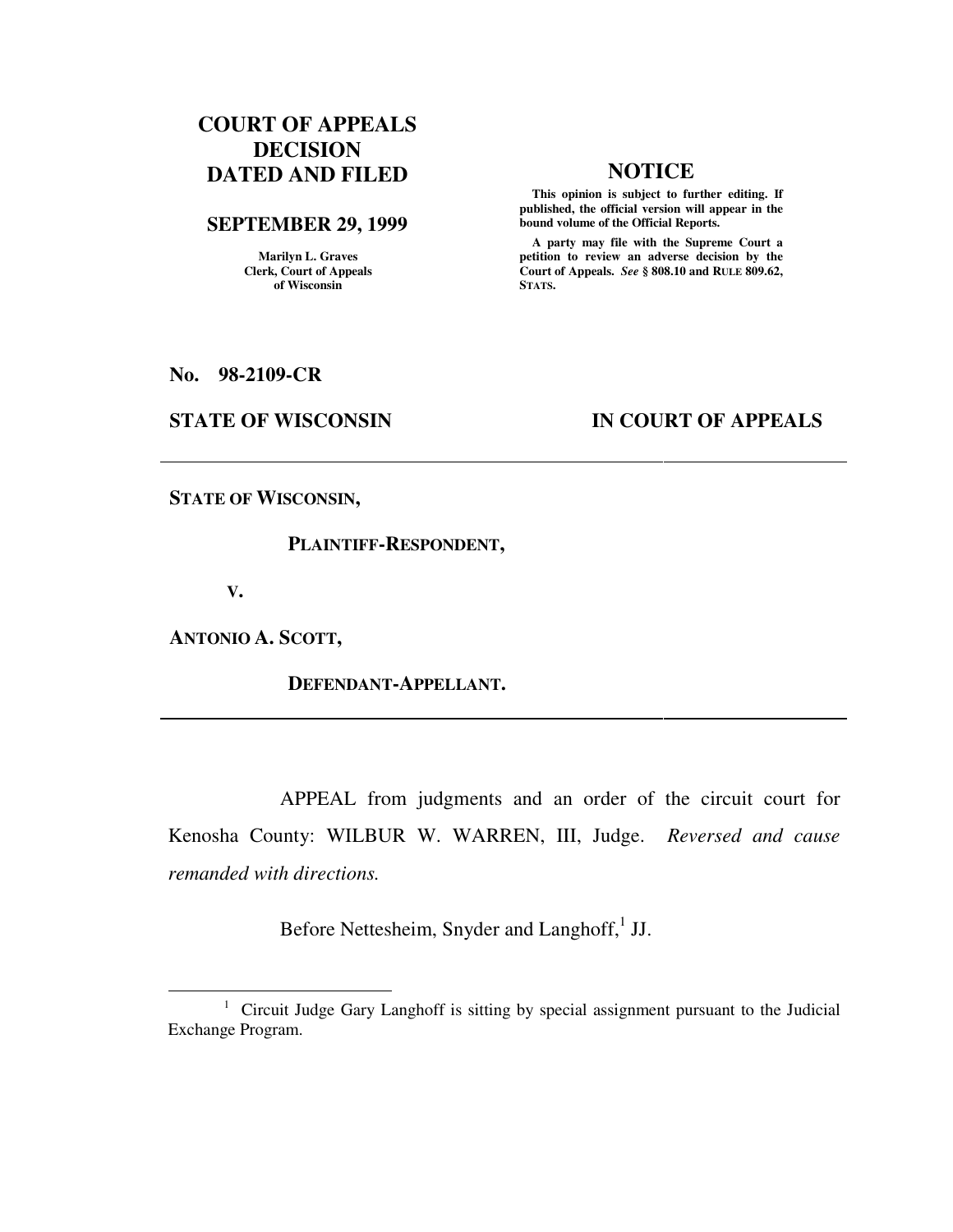LANGHOFF, J. Antonio A. Scott appeals from judgments and an order denying his motion for postconviction relief. Scott reached a plea agreement with the State under which he pled no contest to and was found guilty of the following offenses: fleeing an officer, resisting an officer, and disorderly conduct contrary to  $\S$  346.04(3), 946.41(1) and 947.01, STATS. The plea agreement restricted the State's sentencing recommendation. At sentencing, the State was permitted to withdraw from the agreement. Later, the State advanced a modified sentencing proposal which afforded the State the ability to recommend a significantly longer sentence. Scott acceded to the new proposal.

 Scott seeks resentencing on the grounds that his trial counsel provided ineffective assistance by failing to advise him that he had the right to seek enforcement of the original plea agreement under which he entered his no contest pleas. Alternatively, Scott asks this court to exercise its authority of discretionary reversal and order resentencing. Because we conclude that the trial court erred by failing to find trial counsel's performance ineffective when counsel neglected to advise Scott that he could pursue enforcement of the original agreement in which he entered no contest pleas, we reverse and remand to the trial court for resentencing.

## *I. PROCEDURAL BACKGROUND*

 On February 24, 1997, a criminal complaint was filed in Kenosha County Circuit Court charging Scott with fleeing an officer, resisting an officer and possession of marijuana. At the time of the commission of the offenses, Scott's status was that of a probationer *and* parolee. He was charged as a repeat offender in all three counts.

 After Scott's initial appearance, but before the preliminary hearing, his counsel negotiated the following plea agreement with the prosecutor. In exchange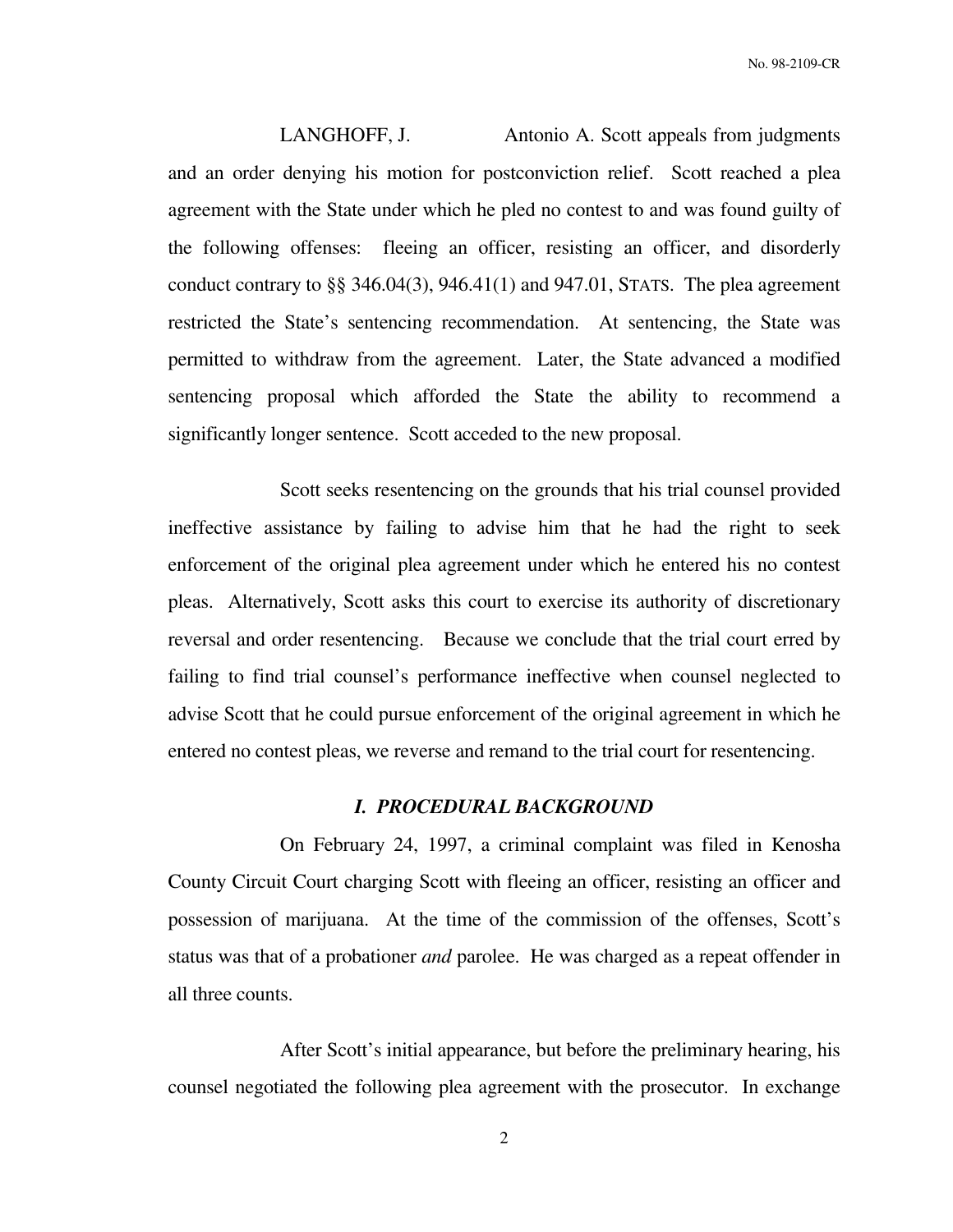for waiver of Scott's right to a preliminary examination and pleas of no contest to fleeing an officer, a heretofore uncharged battery offense, and an obstructing charge all with habitual criminality penalty enhancers, the State would dismiss the possession of marijuana charge, utilizing it along with a previously uncharged ninth offense, operating after revocation (OAR) charge for read-in purposes at sentencing. Moreover, the State agreed not to pursue the uncharged offenses of disorderly conduct and second-degree recklessly endangering safety.

 In accordance with the plea agreement, the State would confine its sentencing recommendation to one of concurrent prison time in the event Scott were returned to prison as a result of parole revocation. However, under the agreement, the State would retain a "free hand" as to the length of the sentence it would recommend in the case at bar. The plea agreement did not encompass Scott's probation revocation cases.

 Scott accepted the State's offer, waived his right to a preliminary hearing and was bound over for trial.

 Thereafter, a different prosecutor was assigned to the case. Scott's counsel renegotiated the plea agreement with the successor counsel. On April 3, 1997, the State filed an amended criminal complaint and information charging Scott with the following offenses: battery, disorderly conduct, fleeing an officer, seconddegree recklessly endangering safety, resisting an officer, possession of marijuana and ninth offense OAR contrary to §§ 940.19(1), 947.01, 346.04(3), 346.17(3), 941.30(2), 946.41(1), 961.41(3g), 961.48, 343.08, 343.44(1), STATS. Each charge carried a penalty enhancer for habitual criminality. Pursuant to the renegotiated agreement, Scott was required to enter no contest pleas to the charges of disorderly conduct, fleeing an officer and resisting an officer with the penalty enhancers; in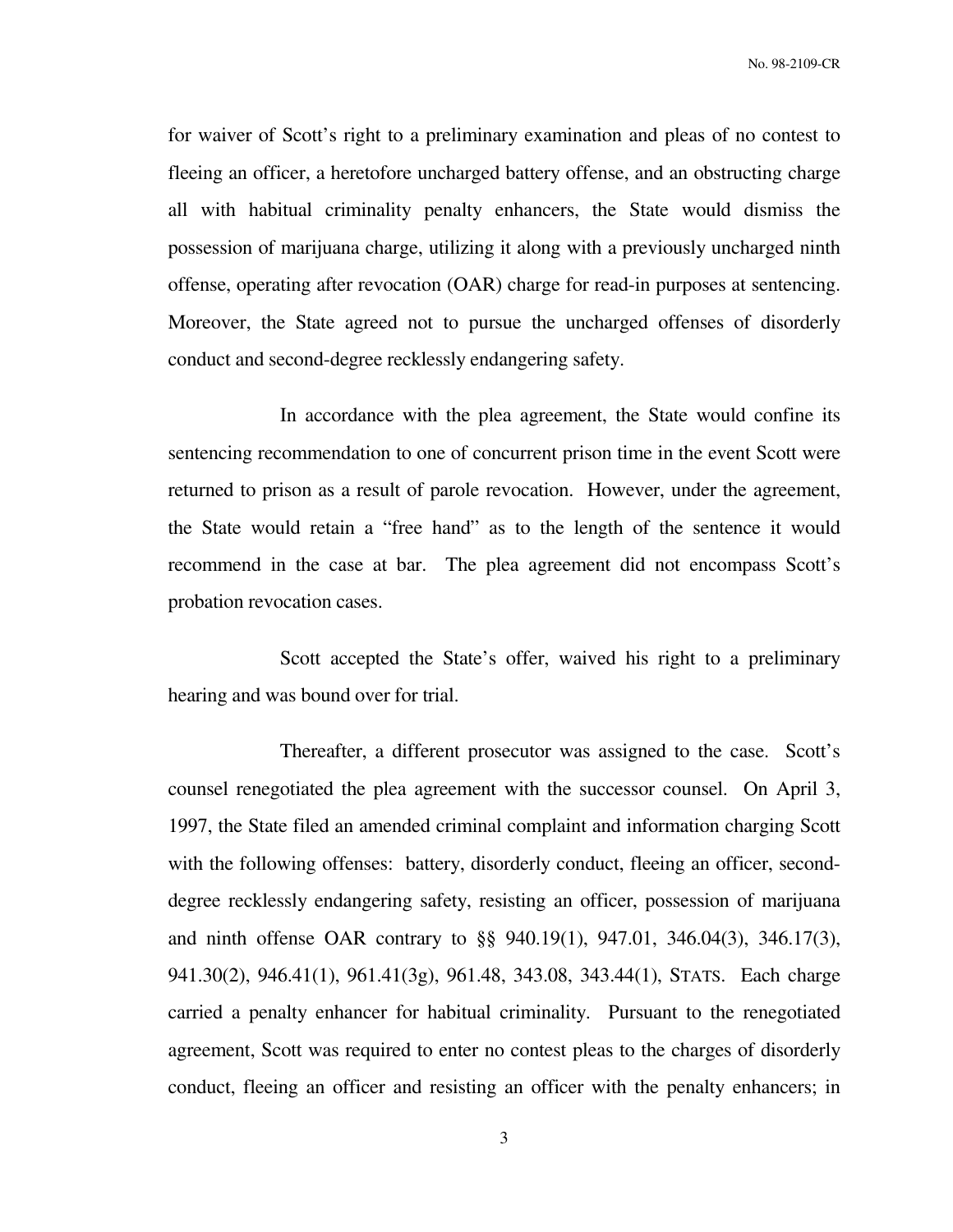turn, the State was obligated to dismiss the other counts, utilizing the possession of marijuana and OAR charges as read-in offenses for sentencing purposes.

 Furthermore, the State agreed to recommend that all sentences arising out of all of Scott's Kenosha county cases would run concurrent to each other. Hence, the agreement embraced not only the sentence recommendation for the instant case but also sentence recommendations for Scott's parole revocation and probation revocation cases.<sup>2</sup> Scott accepted the renegotiated agreement and entered no contest pleas to the three charges with enhanced penalties. Sentencing was scheduled for June 6, 1997.

 At the sentencing hearing, the first prosecutor reappeared and informed the court that the State was withdrawing from the agreement post plea because her successor, who renegotiated the agreement had no "approval" from the district attorney to make the offer of recommending prison time concurrent with Scott's probation and parole revocation cases. Thereafter, the prosecutor proffered a post-plea proposal wherein the convictions, dismissals and read-ins would remain the same, but the State would recommend consecutive prison time to any sentence imposed on the pending probation and parole revocation cases. Defense counsel asked the court for time to consider this turn of events. The sentencing hearing was rescheduled for June 20, 1997.

Scott's case proceeded to sentencing. His lawyer neither sought withdrawal of the pleas nor requested specific performance of the agreement under

<sup>&</sup>lt;sup>2</sup> The new agreement differed substantially from the initial agreement because Scott's probation and parole revocation cases were now part of the package. The maximum possible sentence *recommendation* was reduced from forty to fourteen years.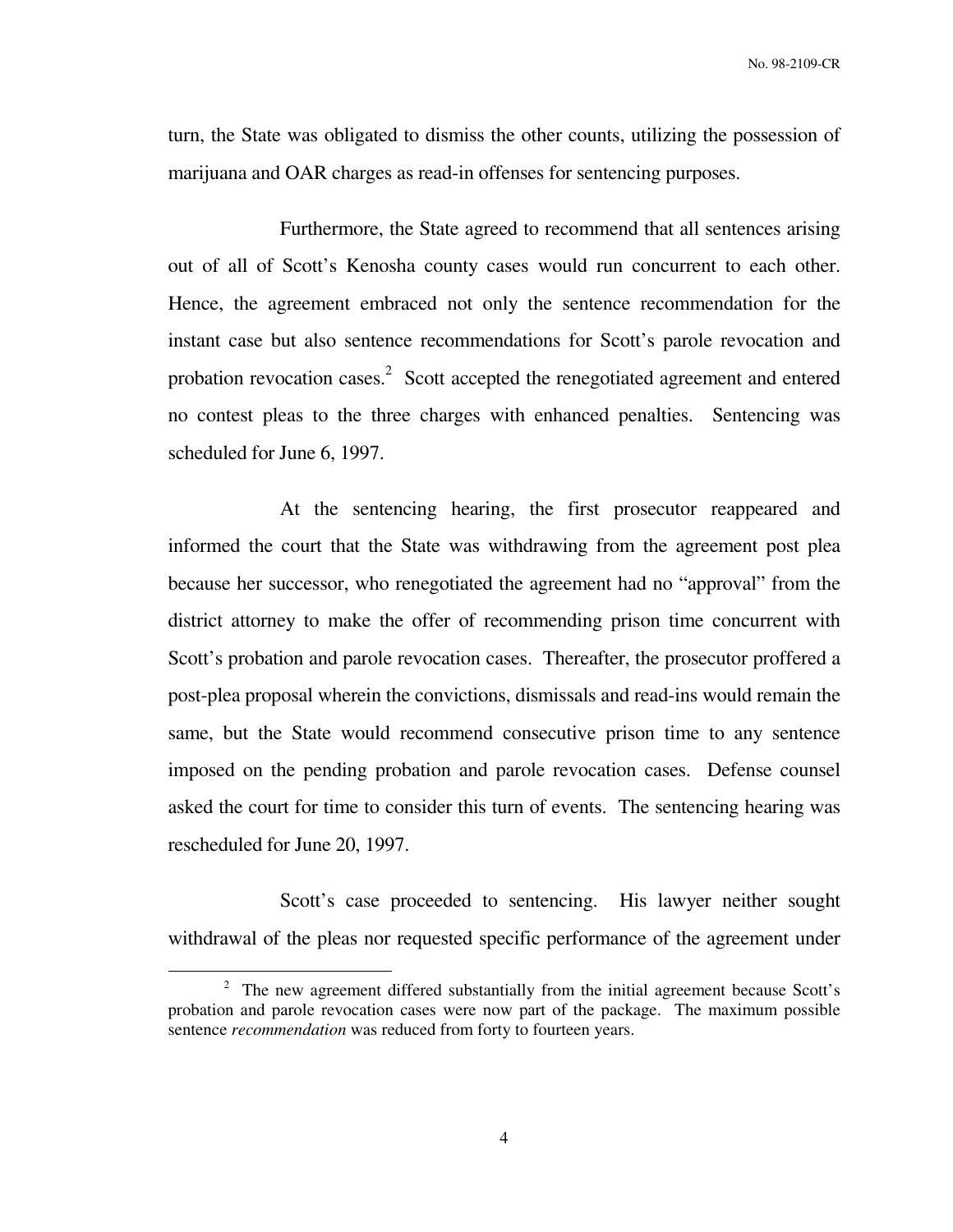which Scott's pleas were entered. In essence, Scott acceded to the post-plea proposal propounded by the State.

 At sentencing, the State recommended an eight-year prison sentence to run consecutively to a probation revocation case in which Scott received a ten-year sentence. Also, the State recommended consecutive probation on the remaining two counts.

 Scott was sentenced to an eight-year prison term on the fleeing an officer charge (with penalty enhancer) to run consecutively to the ten-year sentence imposed on a probation revocation case. On the disorderly conduct charge (with enhanced penalty) and on the resisting charge (with enhanced penalty), Scott received imposed and stayed three-year prison sentences to run consecutively to each other and any other sentence he might be serving at the time of revocation. The three-year sentences on each charge were stayed in favor of three years' probation to run concurrently with each other.

 Scott filed a motion for postconviction relief seeking resentencing. The trial court denied the motion; Scott appeals.

## *II. ENFORCEMENT OF PLEA AGREEMENT*

## *A. Due Process Analysis*

 The United States Supreme Court has recognized that once a plea has been entered in accordance with a negotiated plea agreement, a criminal defendant has a constitutional right to enforcement of the agreement. *See Mabry v. Johnson,* 467 U.S. 504, 507-08 (1984); *accord State v. Smith,* 207 Wis.2d 258, 271, 558

5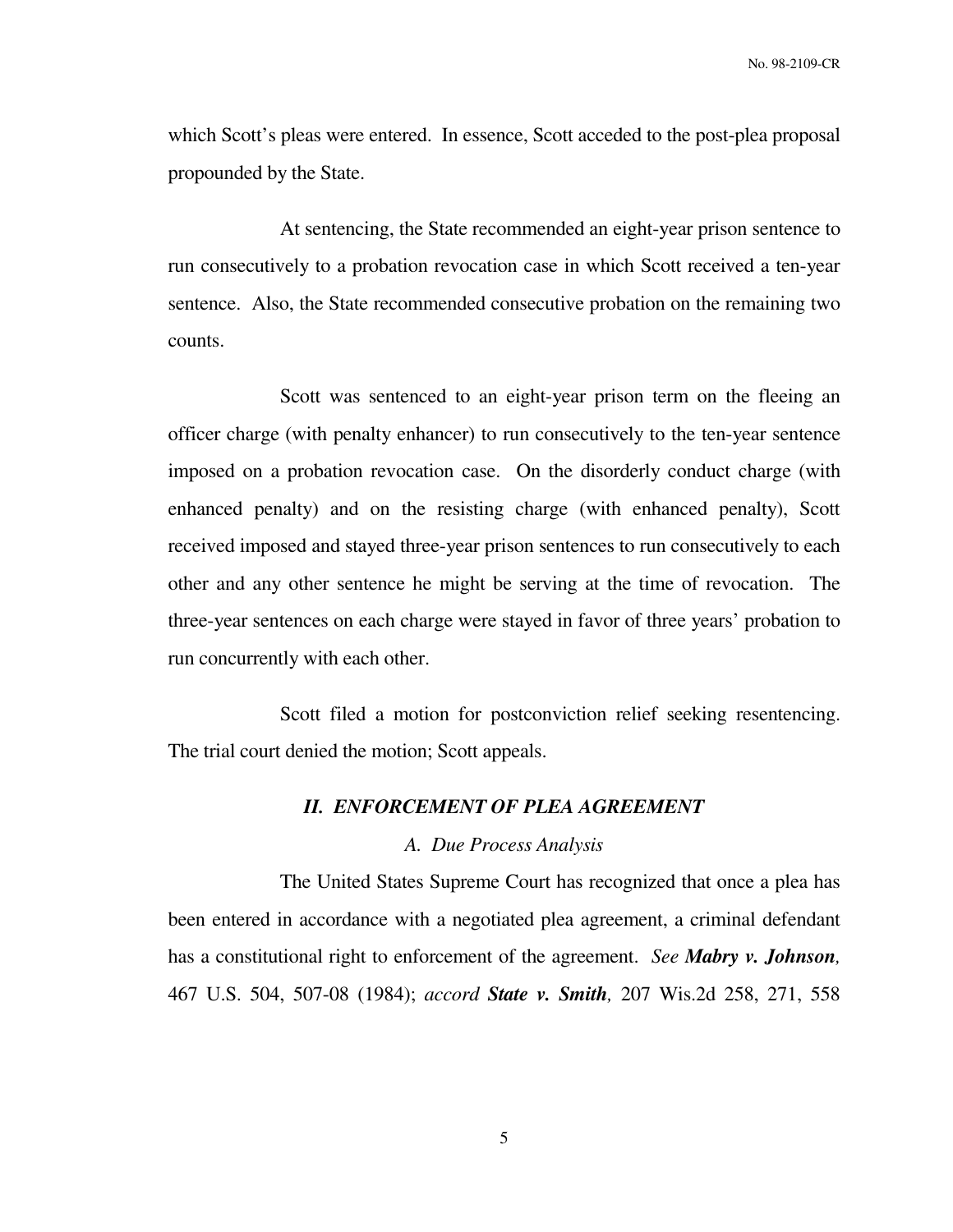N.W.2d 379, 385 (1997). In this vein, the prosecutor is constrained to abide by the terms of a plea agreement when a criminal defendant pleads guilty or no contest pursuant to an agreement. *See Santobello v. New York,* 404 U.S. 257, 262 (1971).<sup>3</sup>

 Principles of substantive due process are implicated by and inherent in the process of enforcing a plea agreement. *See State v. Wills,* 187 Wis.2d 529, 537, 523 N.W.2d 569, 572 (Ct. App. 1994), *aff'd*, 193 Wis.2d 273, 533 N.W.2d 165 (1995); *see also State v. Rivest*, 106 Wis.2d 406, 413, 316 N.W.2d 395, 399 (1982). "Although a defendant has no right to call upon the prosecution to perform while the [plea] agreement is wholly executory, once the defendant has given up his bargaining chip by pleading guilty, due process requires that the defendant's expectations be fulfilled." *Wills,* 187 Wis.2d at 537, 523 N.W.2d at 572 (quoted source omitted). Substantive due process is equated with the concept of fundamental fairness. *See Aldens, Inc. v. LaFollette,* 552 F.2d 745, 750 (7th Cir. 1977). Inevitably, substantive due process impels enforcement of plea agreements where the defendant has entered a plea of guilty or no contest.

 Clearly, detrimental reliance need not be demonstrated where a plea agreement has been reached *and* a guilty or no contest plea has been entered.<sup>4</sup> After

<sup>3</sup> The United States Supreme Court in *Santobello v. New York,* 404 U.S. 257, 260 (1971), noted, "The disposition of criminal charges by agreement between the prosecutor and the accused … is an essential component of the administration of justice. Properly administered, it is to be encouraged."

<sup>&</sup>lt;sup>4</sup> That is not to say detrimental reliance is not attendant to a plea agreement where guilty or no contest pleas are entered by a criminal defendant. To the contrary, detrimental reliance is the concomitant principle underpinning a criminal defendant's prerogative to enforce a plea agreement. It is detrimental reliance that requires the government to be held to its promises in order to promote fairness to the defendant and further the interests of justice. *See generally Santobello*, 404 U.S. at 262; *cf. Stokes v. Armontrout,* 851 F.2d 1085, 1090-91 (8th Cir. 1988).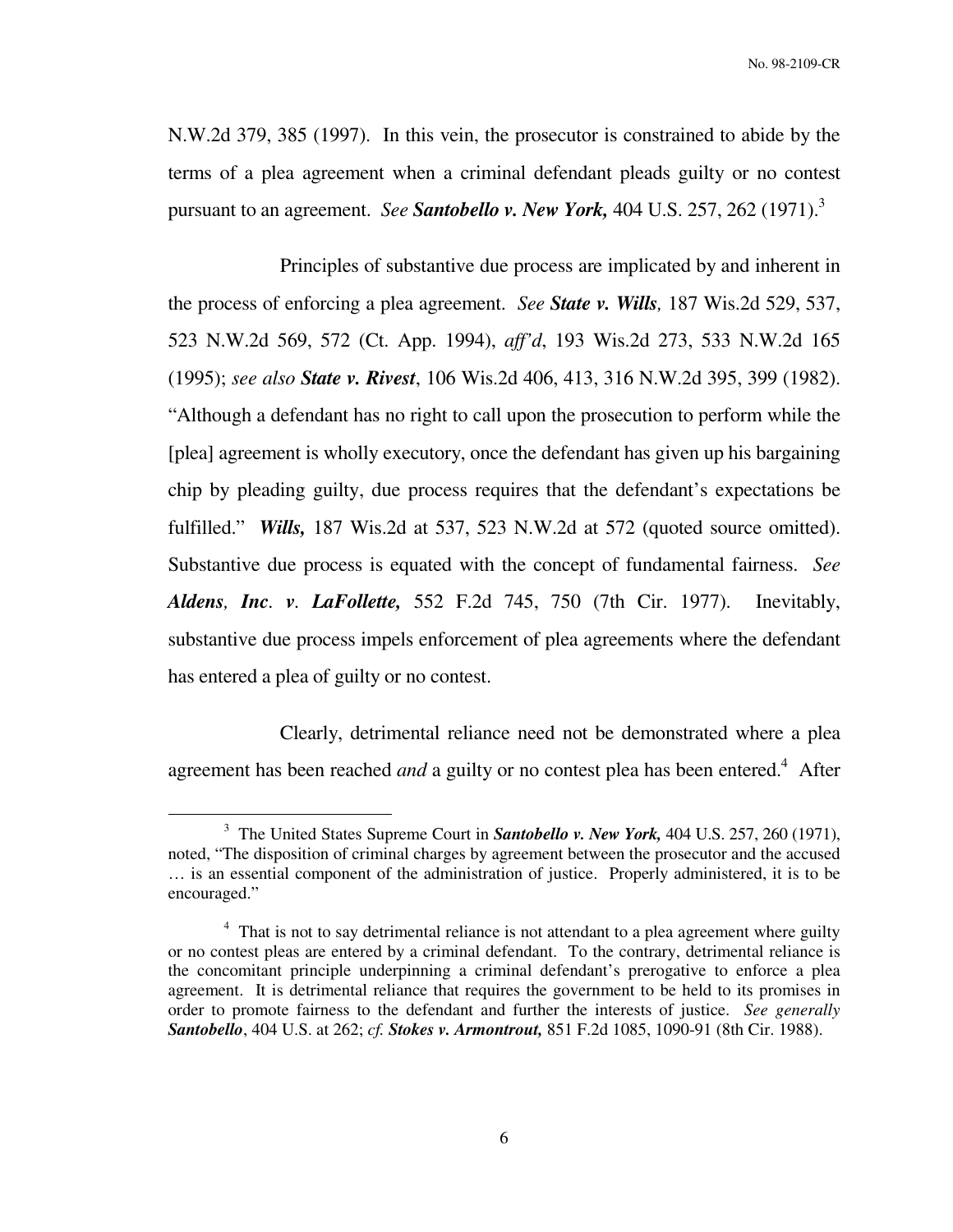a prosecutor induces a plea pursuant to a plea agreement, the prosecutor is required to carry out his or her part of the bargain. The United States Supreme Court adroitly commented in *Mabry* that:

> A plea bargain standing alone is without constitutional significance; in itself it is a mere executory agreement which, until embodied in the judgment of a court, does not deprive an accused of liberty or any other constitutionally protected interest. *It is the ensuing ... plea that implicates the Constitution*.

*Mabry*, 467 U.S. at 507-08 (quoted in *Wills,* 187 Wis*.*2d at 536-37, 523 N.W.2d at 572 (emphasis provided in *Wills*)).

 In the case *sub judice* Scott initially agreed to (1) waive his right to a preliminary examination,<sup>5</sup> (2) plead no contest to a charge of fleeing an officer and to two misdemeanor offenses all with enhanced penalties, and (3) acknowledge commission of two separate misdemeanor offenses to be dismissed and read in at sentencing. For its part, the State agreed to not pursue several uncharged crimes, dismiss others and limit its sentencing recommendation to time concurrent to Scott's parole revocation case. The State was free to argue the length of the concurrent sentence. Scott accepted the State's offer and was bound over for arraignment.

 To this point the plea agreement was wholly executory. Scott had not entered guilty or no contest pleas to any of the charges.<sup>6</sup> Each party had the

<sup>&</sup>lt;sup>5</sup> We recognize that relinquishment of one's right to a preliminary hearing is waiver of a statutory right, not a constitutional right.

<sup>&</sup>lt;sup>6</sup> Where a plea agreement has been reached and the criminal defendant has not entered pleas of guilty or no contest, the defendant may seek enforcement of the agreement only upon affirmatively demonstrating detrimental reliance. Absent detrimental reliance on the bargain, the defendant has an adequate remedy by being restored to the position occupied prior to the agreement. *See State v. Beckes,* 100 Wis.2d 1, 6-8, 300 N.W.2d 871, 874-75 (Ct. App. 1980).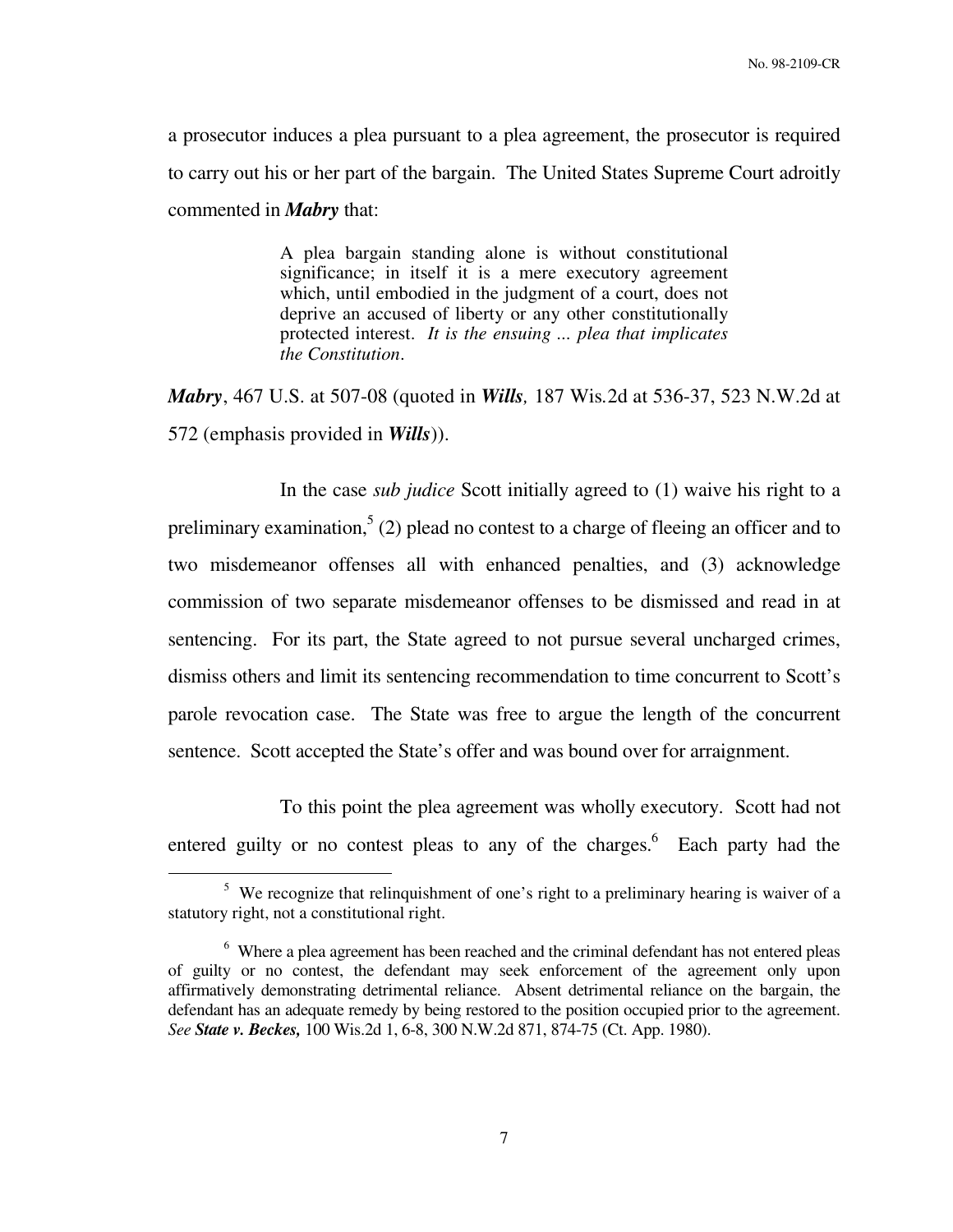opportunity to withdraw from or modify the plea agreement. In fact, the plea agreement was renegotiated.

 Under the renegotiated agreement, Scott again was required to plead no contest or guilty to the charge of fleeing an officer and to two misdemeanor offenses all of which carried penalty enhancers. In exchange for Scott's pleas, the State agreed to dismiss or not charge certain offenses. However, the State further promised to recommend that any sentence imposed on the three charges would run concurrent to Scott's parole *and* probation revocation cases. Scott accepted the new offer, entered pleas of no contest to the charges, and was found guilty of the three offenses with enhanced penalties.

 Scott and the State reached a plea agreement. Scott entered no contest pleas to the charges. Principles of substantive due process attend the agreement. Accordingly, the prosecutor is obligated to comply with the terms of the plea agreement. Detrimental reliance is not a prerequisite to enforce a plea agreement where guilty or no contest pleas have been entered. In these circumstances, the remedy of specific performance is rooted in constitutional considerations, not detrimental reliance.<sup>7</sup>

<sup>&</sup>lt;sup>7</sup> In **Santobello**, Justice William O. Douglas observed: "[A] guilty plea is a serious and sobering occasion inasmuch as it constitutes a waiver of fundamental rights to a jury trial, to confront one's accusers, to present witnesses in one's defense, to remain silent, and to be convicted by proof beyond a reasonable doubt …." *Santobello*, 404 U.S. at 264 (Douglas, J., concurring) (citations omitted). Thus, "when a plea rests in any significant degree on a promise or agreement of the prosecutor, so that it can be said to be part of the inducement or consideration, such promise must be fulfilled." *Id.* at 262.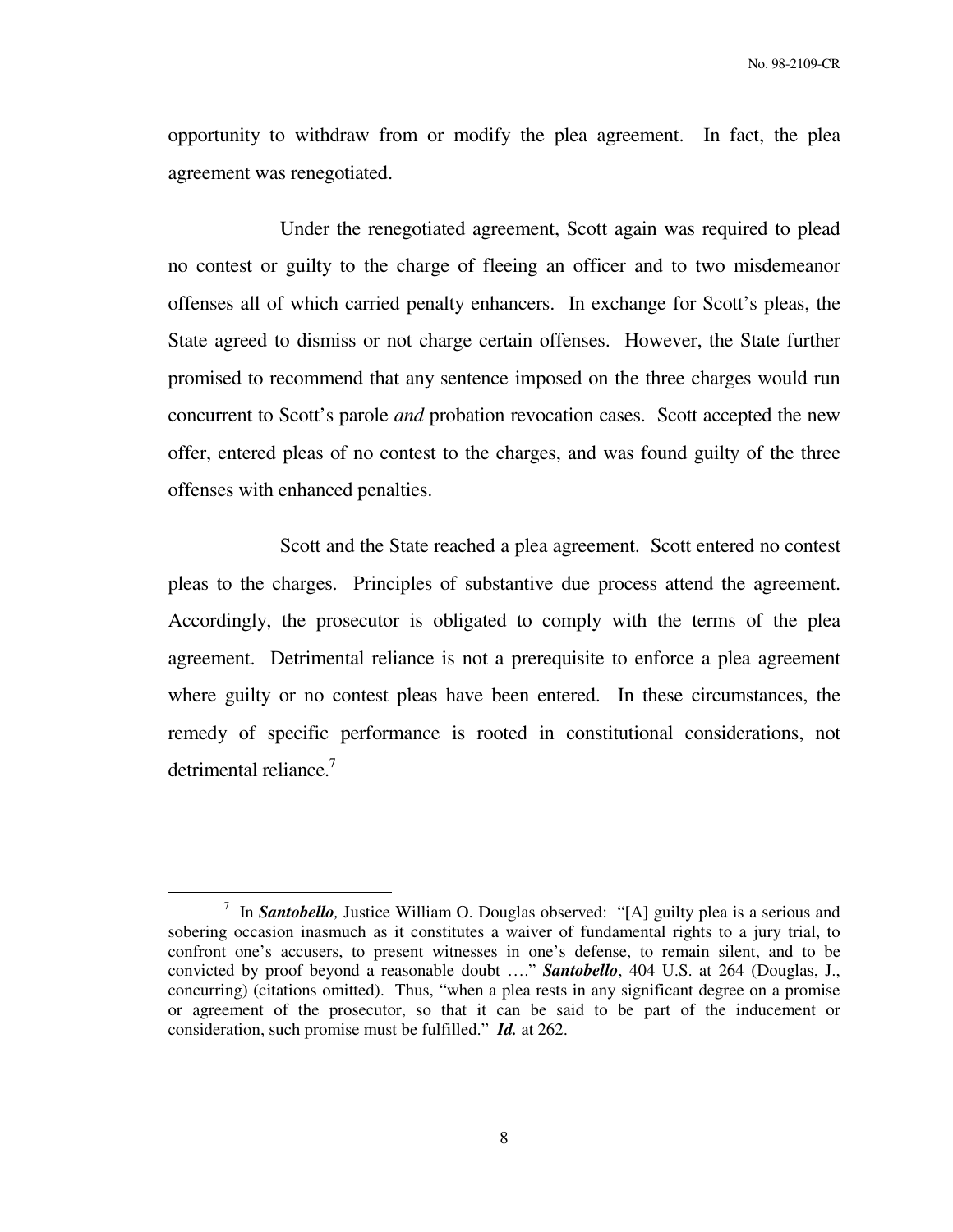#### *B. Contract Analysis*

 Plea agreements are matters of criminal jurisprudence, but because a plea bargain is analogous to a contract, we also look to contract-law principles to determine a criminal defendant's rights thereunder. *See State v. Windom*, 169 Wis.2d 341, 348, 485 N.W.2d 832, 835 (Ct. App. 1992). The court of appeals in *Wills,* 187 Wis.2d at 537, 523 N.W.2d at 572, noted that "[a]n analysis of a plea agreement under standard contract law leads to the same result as does an analysis under the due process clause."

 Every contract entails an implied obligation of good faith and fair dealing. *See Chayka v. Santini,* 47 Wis.2d 102, 107 n.7, 176 N.W.2d 561, 564 (1970). The law of contracts imposes a duty to deal in good faith and a duty to use best efforts in a commercial contract setting. *See Wills,* 187 Wis.2d at 537, 523 N.W.2d at 572. It is a fundamental precept of contract law that when performance of a duty under a contract is due, any nonperformance is a breach, and an aggrieved party may sue for specific performance. *See* RESTATEMENT (SECOND) OF CONTRACTS § 235(2) (1981); *see also Edlin v. Soderstrom,* 83 Wis.2d 58, 70, 264 N.W.2d 275, 281 (1978).

 We are mindful, however, that the analogy of plea agreements to private contracts is not precise. The constitutional concerns undergirding a

9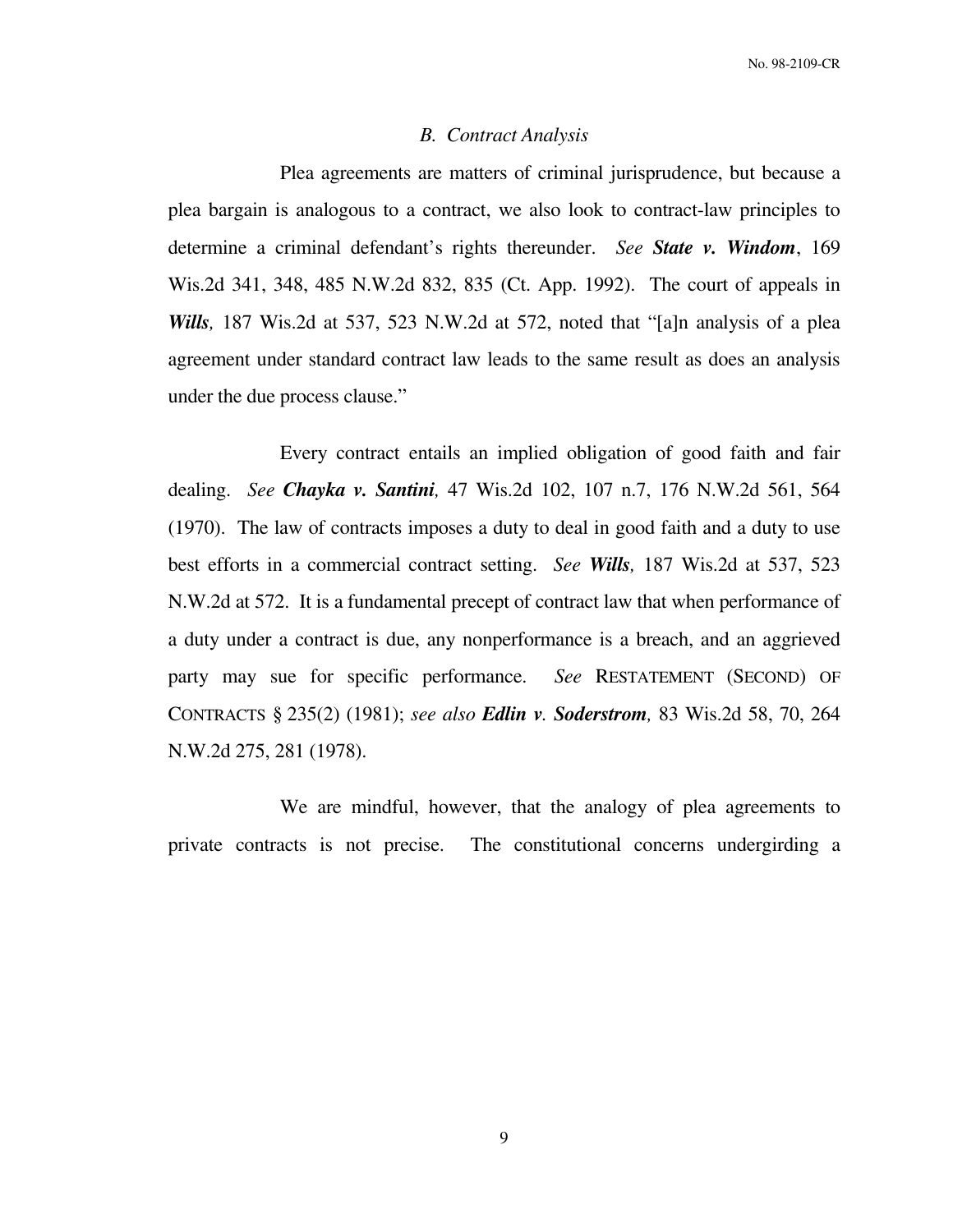defendant's "contract rights" in a plea agreement demand broader and more vigorous protection than that accorded private contractual commitments.<sup>8</sup>

 In the instant case, the State was obliged to act in good faith and adhere to the bargain it had struck with the Scott. After the contract had been negotiated and Scott's no contest pleas entered, neither party had the right to renege on the agreement. At that point Scott had the prerogative, in the event of breach, to seek enforcement of the agreement. Detrimental reliance was neither a prerequisite nor a precondition to pursue such relief.

## *III. INEFFECTIVE ASSISTANCE OF COUNSEL*

 A criminal defendant's right to counsel is guaranteed by the Sixth Amendment to the United States Constitution and by Article I, § 7 of the Wisconsin Constitution. The right to counsel was designed to protect the fundamental due process rights of criminal defendants. *See Strickland v. Washington,* 466 U.S. 668, 684-85 (1984). The *Strickland* Court articulated the now familiar two-pronged test for determining whether a defense counsel's actions constitute ineffective assistance in the constitutional sense: (1) whether the attorney's performance was deficient, and (2) whether the attorney's allegedly deficient performance prejudiced the defendant. *See id*. at 687; *accord State v. Pitsch,* 124 Wis.2d 628, 633, 369 N.W.2d 711, 714 (1985).

<sup>8</sup> *See United States v. Burns*, 990 F.2d 1426, 1433 (4th Cir. 1993). Federal courts have recognized that a criminal defendant's rights are grounded in more than contract; thus, contract principles, while useful, do not completely define the obligations of the parties. *See United States v. Ready*, 82 F.3d 551, 558-59 (2d Cir. 1996); *United States v. Heatley,* 39 F. Supp.2d 287, 300 n.7 (S.D.N.Y. 1998). A myriad of collateral considerations, such as expectations of fundamental fairness by the defendant and the efficient administration of justice, are implicated in plea agreements. In light of such implications, application of the rules of commercial contract law may require "tempering" the rules. *See* **Ready**, 82 F.3d at 558.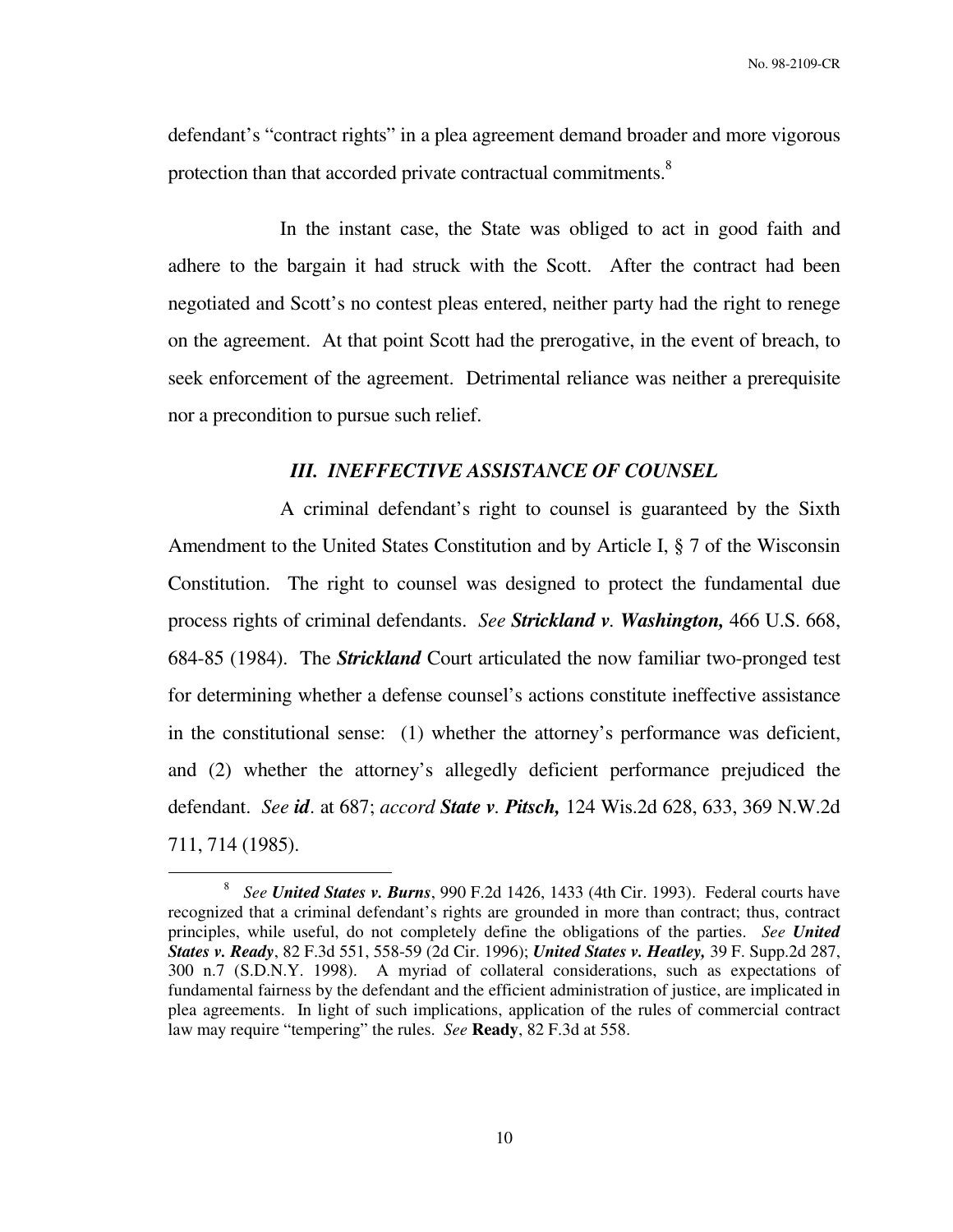A trial court's ineffective assistance of counsel analysis involves mixed questions of law and fact. *See State v. Haskins*, 139 Wis.2d 257, 262, 407 N.W.2d 309, 311 (Ct. App. 1987). The trial court's factual findings will not be reversed unless they are clearly erroneous; however, issues bearing on whether trial counsel's conduct was deficient and prejudicial are questions of law that this court reviews de novo*. See State v. Moats,* 156 Wis.2d 74, 101, 457 N.W.2d 299, 311 (1990).

### *A. Deficient Performance*

 The failure of Scott's trial counsel to request specific performance of the plea agreement serves as the basis for his ineffective assistance of counsel claim.

 In *Strickland*, the Supreme Court expressly refused to establish specific bench marks by which counsel's performance could be measured. Rather, the Court directed that "the defendant must show that counsel's representation fell below an objective standard of reasonableness." *Strickland,* 406 U.S. at 688. We are, however, given definite direction in reviewing counsel's performance under the first prong of the two-pronged test:

> [A] court deciding an actual ineffectiveness claim must judge the reasonableness of counsel's challenged conduct on the facts of the particular case, viewed as of the time of counsel's conduct. A convicted defendant making a claim of ineffective assistance must identify the acts or omissions of counsel that are alleged not to have been the result of reasonable professional judgment. The court must then determine whether, in light of all the circumstances, the identified acts or omissions were outside the wide range of professionally competent assistance. In making that determination, the court should keep in mind that counsel's function, as elaborated in prevailing professional norms, is to make the adversarial testing process work in the particular case. At the same time, the court should recognize that counsel is strongly presumed to have rendered adequate assistance and made all significant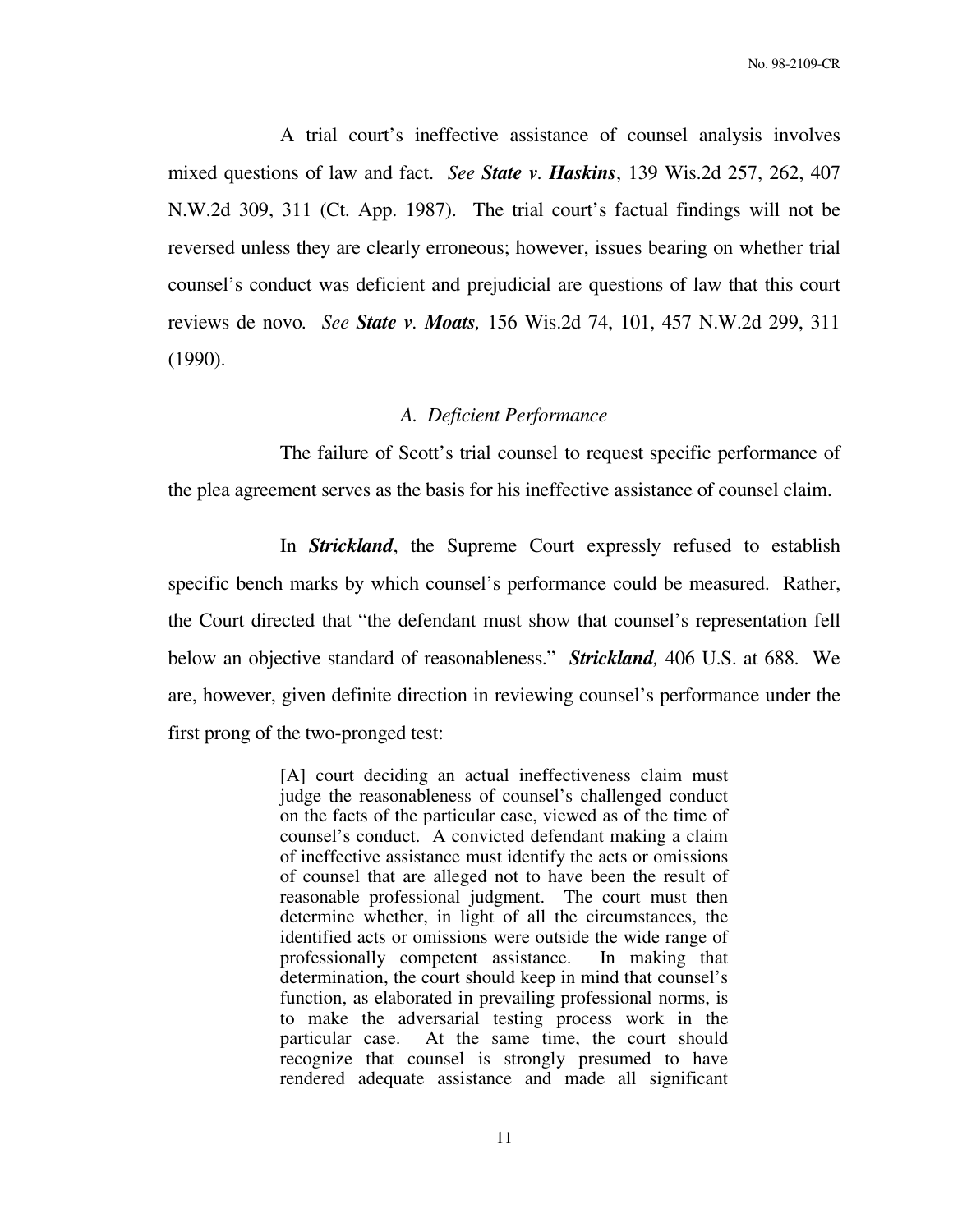decisions in the exercise of reasonable professional judgment.

*Id.* at 690.

 $\overline{a}$ 

 To establish deficient performance, the defendant must show that counsel "made errors so serious that counsel was not functioning as the 'counsel' guaranteed the defendant by the Sixth Amendment." *State v. Johnson,* 153 Wis.2d 121, 127, 449 N.W.2d 845, 847 (1990) (quoting *Strickland*, 466 U.S. at 687). Correlatively, judicial scrutiny of an attorney's performance will be highly deferential. *See Pitsch*, 124 Wis.2d at 637, 369 N.W.2d at 716.

 In the wake of Scott's convictions, he filed a motion for postconviction relief predicated on a claim of ineffective assistance of counsel. At the *Machner*<sup>9</sup> hearing, Scott's trial counsel testified that although she spoke with Scott about withdrawing his pleas and returning to his prearraignment status, counsel did not pursue or even consider the option of seeking specific performance to enforce the plea agreement. This was because counsel erroneously believed that Scott had an affirmative duty to demonstrate detrimental reliance on the agreement to which he had entered his no contest pleas. Absent detrimental reliance, it was trial counsel's belief that specific performance of the plea agreement was unavailable.

 Scott fully complied with his obligations under the plea agreement. However, post plea and immediately prior to sentencing, the trial court permitted the State to withdraw from the plea agreement. Later, the State made a new proposal which ratcheted up the stakes. Trial counsel assumed that the only choices available to Scott were withdrawing his pleas or assenting to the State's new proposal. Scott's

<sup>9</sup> *State v. Machner*, 92 Wis.2d 797, 285 N.W.2d 905 (Ct. App. 1979).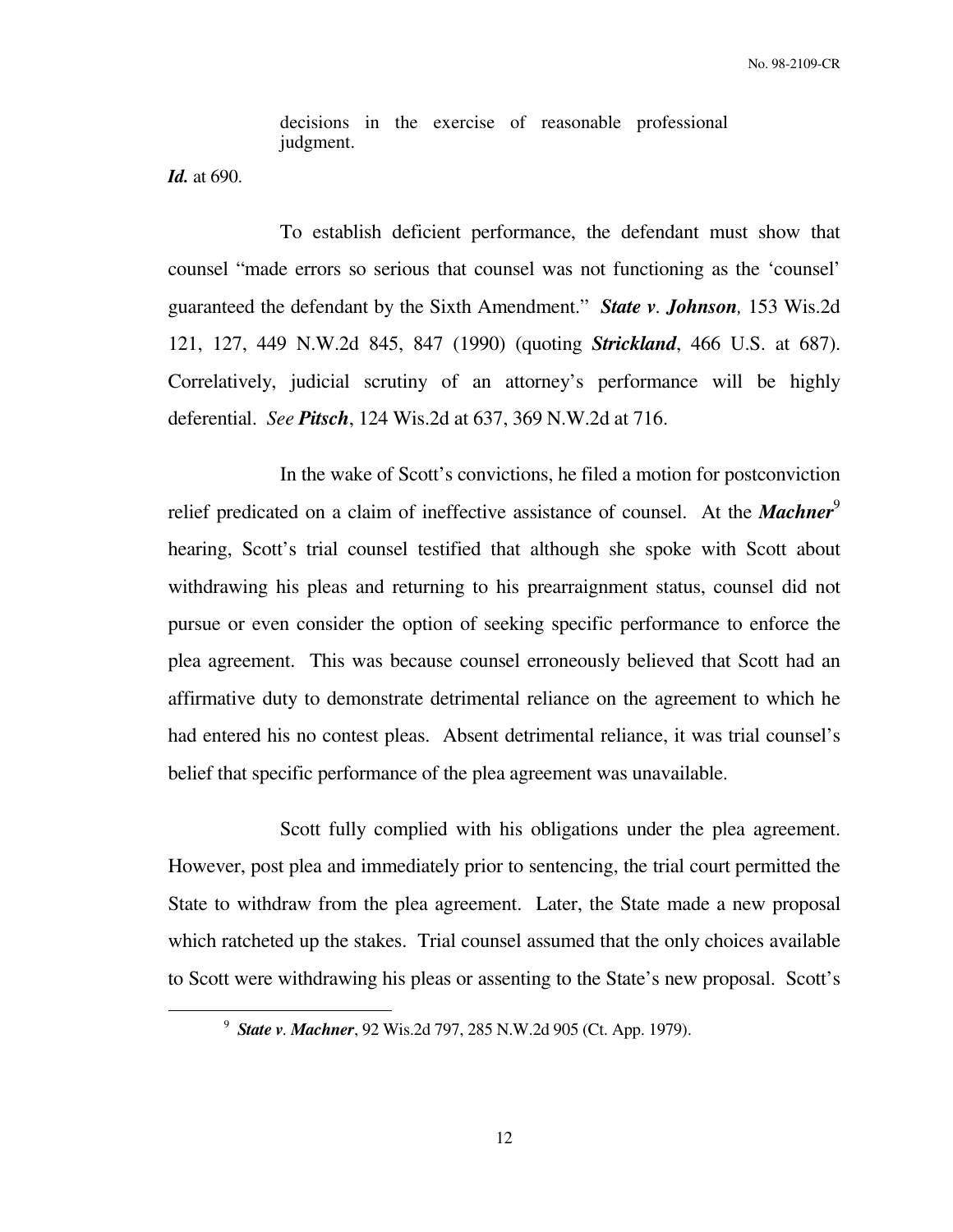attorney failed to advise him that he could elect to pursue a third option, namely, specific performance of the April 3, 1997 plea agreement to which he had entered his no contest pleas.

 In *Smith*, the court held that "defense counsel's failure to immediately object to the prosecutor's sentence recommendation, a recommendation that clearly breached Smith's plea agreement, was not reasonable conduct within professional norms and constitutes deficient performance." *Smith*, 207 Wis.2d at 274-75, 558 N.W.2d at 387. Here, Scott's claim is based on counsel's failure to endeavor to hold the State to the plea agreement. Not only did trial counsel fail to obtain such relief, counsel never informed Scott that this avenue was open to him. We conclude that trial counsel's neglect in this regard is tantamount to and constitutes deficient performance.

## *B. Prejudice to Defendant*

 Under the second prong of the *Strickland* test, the inquiry is whether trial counsel's error was so serious that the defendant was deprived of a fair proceeding whose result is reliable. *See Strickland,* 466 U.S. at 687; *accord Pitsch,* 124 Wis.2d at 642, 369 N.W.2d at 718. An error is prejudicial if it undermines the confidence in the outcome of the proceeding. *See Haskins,* 139 Wis.2d at 263, 407 N.W.2d at 312.

### In *Strickland,* the Supreme Court asseverated:

The result of a proceeding can be rendered unreliable, and hence the proceeding itself unfair, even if the errors of counsel cannot be shown by a preponderance of the evidence to have determined the outcome.

 … The defendant must show that there is a reasonable probability that, but for counsel's unprofessional errors, the result of the proceeding would have been different. A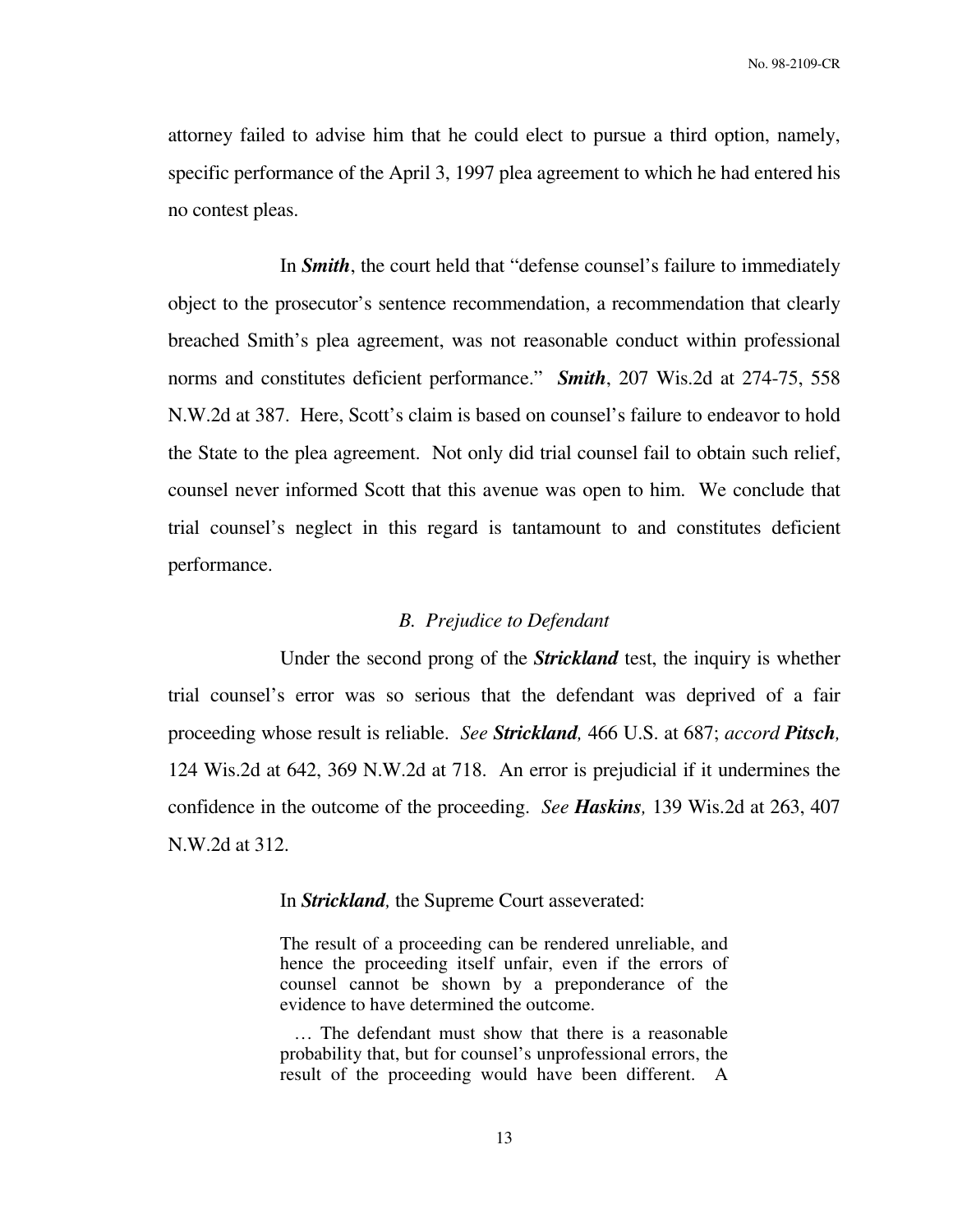reasonable probability is a probability sufficient to undermine confidence in the outcome.

*Strickland,* 466 U.S. at 694.

 The *Strickland* test is not an outcome determinative test. *See id.* at 693-94. The salient feature of the prejudice component under *Strickland* is whether counsel's deficient performance renders the result of the proceedings unreliable, and, as a result, the fairness of the proceeding itself is called into question. *See id*. at 694. Hence, the ultimate focus of our inquiry is on the fundamental fairness of the proceeding whose result is being challenged. *See Haskins,* 139 Wis.2d at 263-64, 407 N.W.2d at 312.

 In *Smith,* our supreme court also addressed the issue of prejudice to a criminal defendant brought in connection with a claim of ineffective assistance of counsel. There, the State and the defendant negotiated a plea agreement. Essentially, the defendant agreed to plead no contest to one count of burglary and no contest to four misdemeanor offenses. Under the terms of the agreement the prosecutor agreed to refrain from making any sentencing recommendation. At the sentencing hearing, however, the prosecutor recommended a fifty-eight-month prison sentence. *See Smith,* 207 Wis.2d at 272, 558 N.W.2d at 386.

 The State conceded that the defense attorney's failure to object to the prosecutor's sentencing recommendation constituted deficient performance of counsel. The pivotal question addressed by the supreme court in *Smith* was whether the defendant was prejudiced by his trial counsel's deficient performance. The court recognized the difficulty in measuring the degree to which the defendant was prejudiced. Nevertheless, the supreme court concluded in *Smith* that the prosecutor's conduct constituted a substantial and material breach of the plea agreement, resulting in prejudice to the defendant. The court's conclusion was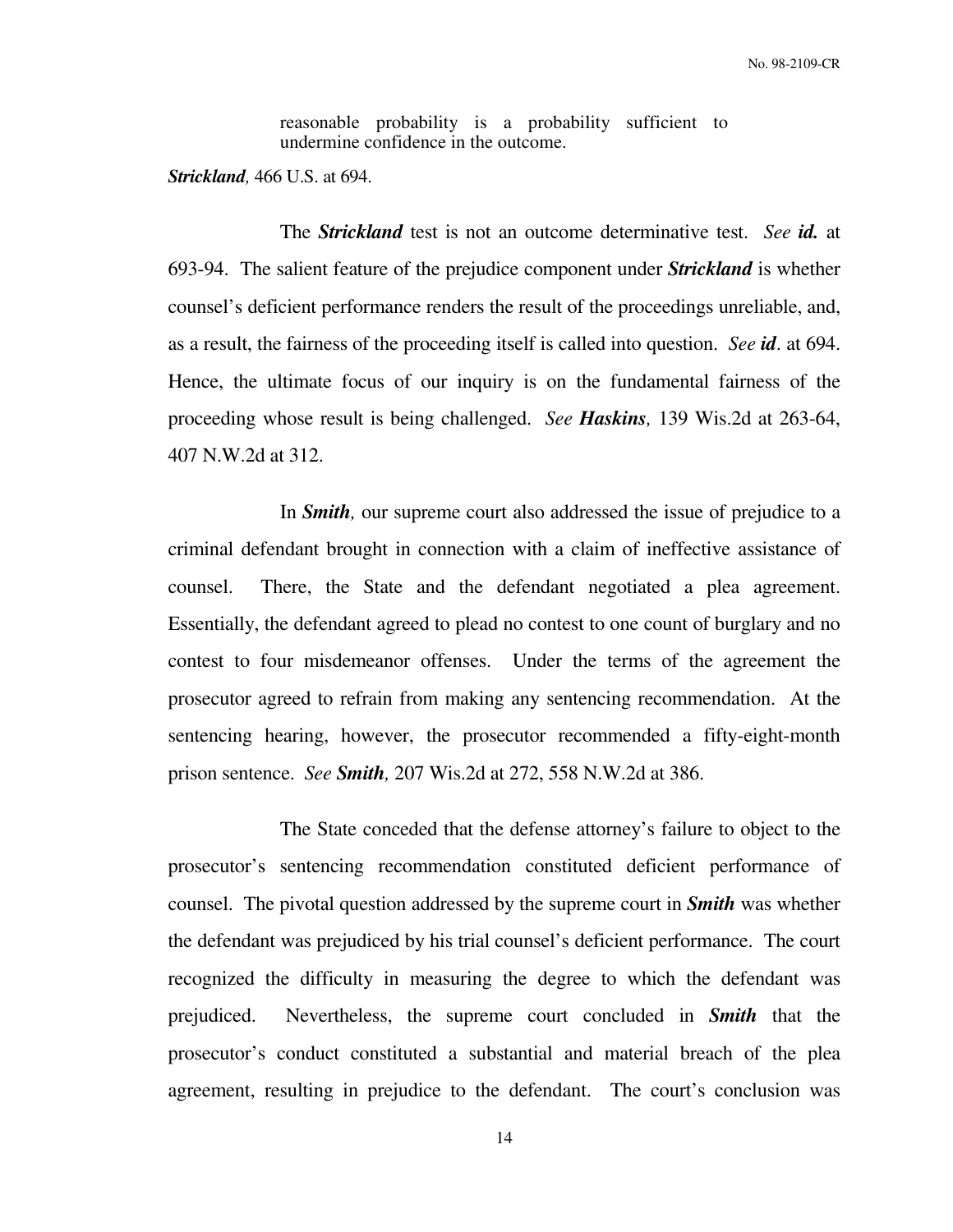"premised on the rule of *Santobello*, that when a negotiated plea rests in any significant degree on a promise or agreement of the prosecutor, such promise must be fulfilled." *Smith,* 207 Wis.2d at 281, 558 N.W.2d at 389.

 Again, turning to the case at bar, we primarily focus on whether the proceeding was fundamentally fair. In this regard, not only did Scott's counsel not seek enforcement of the plea agreement under *Santobello,* but counsel never even apprised Scott of the option. Consequently, Scott was unaware of his substantive right to enforce the plea agreement reached with Cortes. Because defense counsel incorrectly assumed that Scott was required to show detrimental reliance as a prerequisite to enforcement of the plea agreement, he had little choice but to accede to the State's post-plea changes to the agreement.

 The State engaged in regressive bargaining after an enforceable agreement had been reached. As a result, several fundamental questions are raised: Absent misconduct by a defendant, is it fair to permit the State to modify a plea agreement post plea? Is it fair for defense counsel to neglect to seek enforcement of a valid plea agreement? Is it fair to deprive the defendant of a substantive due process right?

 In its discussion of the prejudice component of ineffective assistance of counsel, the *Smith* court observed that *Santobello* remains consistent with later rulings of the United States Supreme Court in that it recognizes that a criminal defendant has a substantive right to the fulfillment of fundamental terms of a plea agreement. It follows *a fortiori* that a failure to seek enforcement of this constitutional right is unfair and constitutes prejudice to the defendant.

 As an explanation for modifying the plea agreement between Scott and the State, the prosecutor told the court that the successor prosecutor who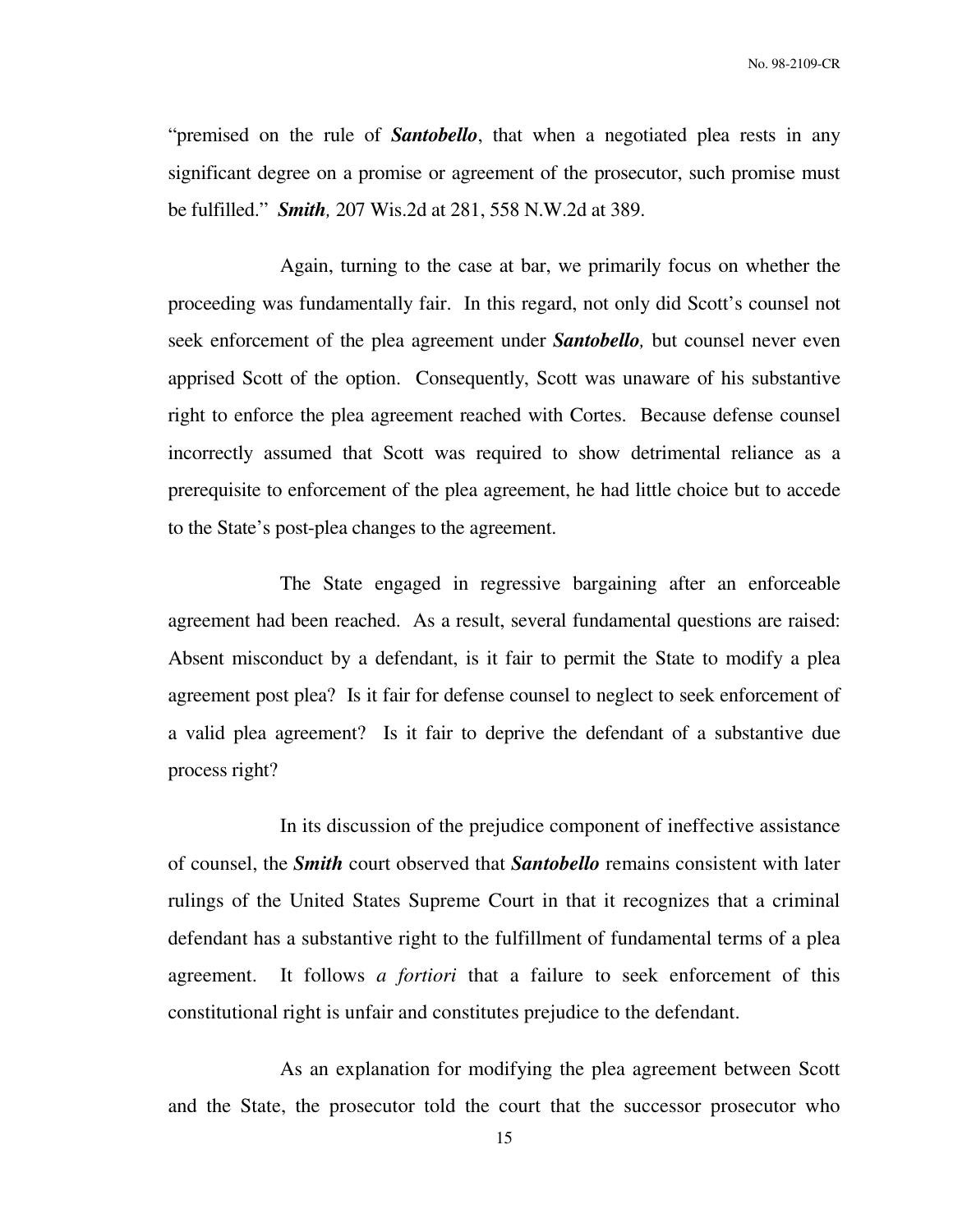negotiated the agreement did not have the blessing of the district attorney to commit the State to a sentence recommendation of prison time concurrent to Scott's probation and parole revocation cases. Prosecutors are agents of the State, and it is the State rather than the individual prosecutor which is bound by the agreement. Courts should not vacate plea agreements merely because the State, at a later time, concludes the agreement was unwise. *See Rivest*, 106 Wis.2d at 435, 316 N.W.2d at 409 (Abrahamson, J., dissenting).

 On appeal, the State contends that "because Scott could have returned to his prepreliminary hearing status without objection at the time the state withdrew from the agreement, he was neither deprived of the benefit for which he bargained nor had he given up his 'bargaining chip.'" The State's argument is predicated on this court's decision in *State v. Paske,* 121 Wis.2d 471, 360 N.W.2d 695 (Ct. App. 1984).

 In *Paske*, the defendant entered into a plea agreement whereby in exchange for pleas of no contest to ten burglary charges, seven felony theft charges and one count of misdemeanor theft, the State agreed to recommend a prison sentence not to exceed eleven years. Paske entered his pleas, was found guilty, and a presentence investigation was ordered. The defendant remained in custody pending sentencing. *See id.* at 472, 360 N.W.2d at 696.

 While awaiting sentencing, Paske conspired with other jail inmates to escape. He was charged with this offense and pled guilty to this charge also.

 The prosecutor negotiated a new plea agreement which included the escape charge. Under the new agreement, the prosecutor offered to make no sentence recommendation. Paske accepted the State's new offer. He was sentenced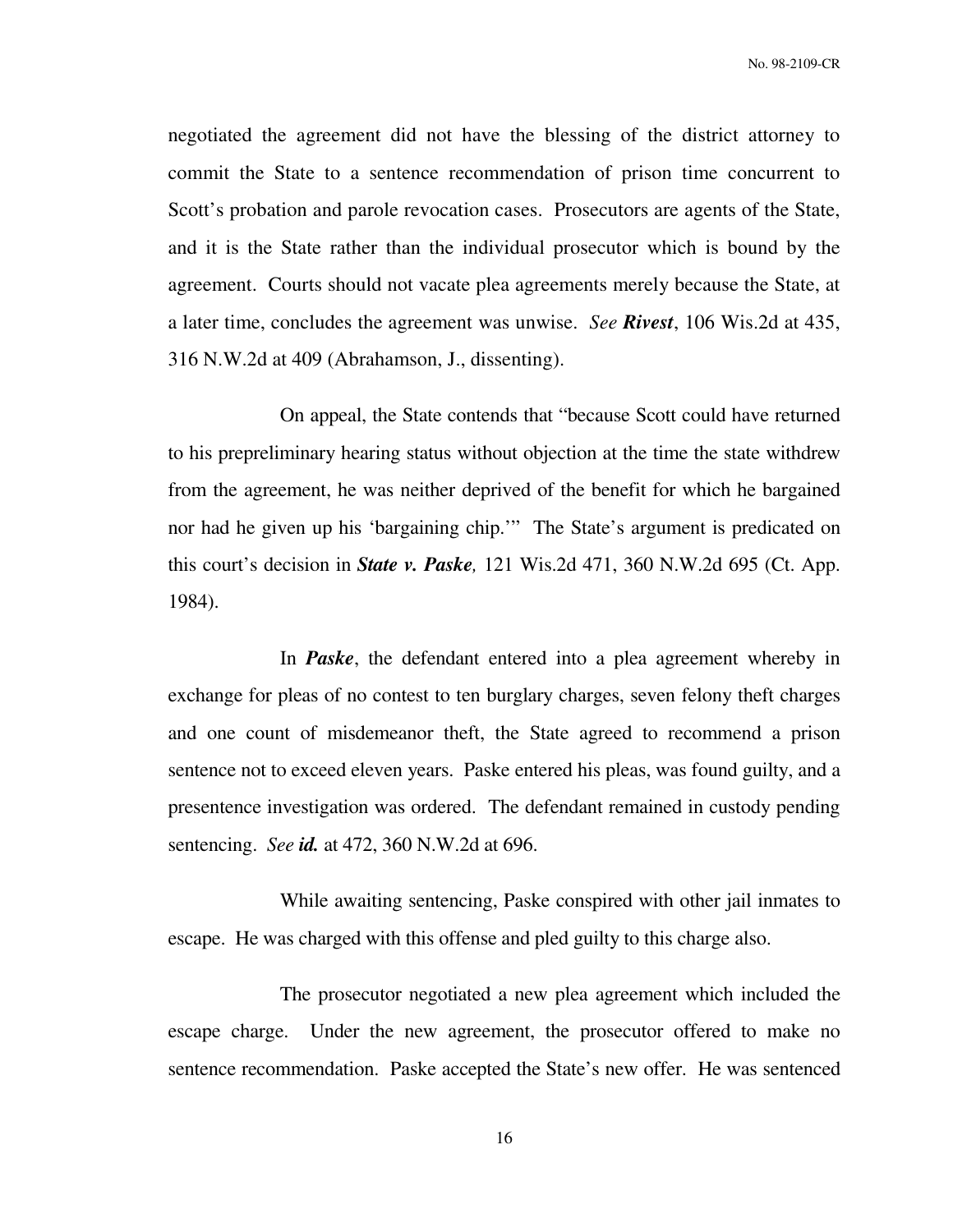to eighteen years in prison. On appeal, Paske sought to enforce the original agreement.

 The differences between *Paske* and the present case are palpable, and, consequently, we reject the State's reliance on the *Paske* case. Prior to sentencing, Paske conspired to escape from jail and was found guilty of that offense *after* the original plea agreement had been reached. In light of that development, the State made a new offer which included the escape charge coupled with the obligation to make no sentencing recommendation. This court noted in *Paske* that "[t]he circumstances surrounding this modification of the plea agreement violate no standards of fairness or decency nor any factors bearing upon due process." *Id.* at 475, 360 N.W.2d at 697. The same cannot be said for Scott.

 In the instant case, the State reached a plea agreement with Scott. Scott entered no contest pleas pursuant to the agreement. He relinquished his "bargaining chip." Thereafter, the State reconsidered its sentencing recommendation and unilaterally sought to modify the sentencing recommendation.

 Once Scott and the State reached an agreement and the no contest pleas were entered, Scott did nothing to contravene, violate or breach the agreement. Thus, Scott had a constitutional right to seek enforcement of the plea agreement. His trial counsel neither pursued enforcement of this right nor informed Scott of it. Because counsel neglected to inform Scott of his substantive right to due process, we conclude that Scott was deprived of a proceeding that was fundamentally fair. Therefore, the fairness of the process itself is suspect. Scott was prejudiced by his counsel's ineffective assistance.

 We recognize that the sentencing court is not bound by the negotiations of the parties. *See Smith*, 207 Wis.2d at 281, 558 N.W.2d at 389-90.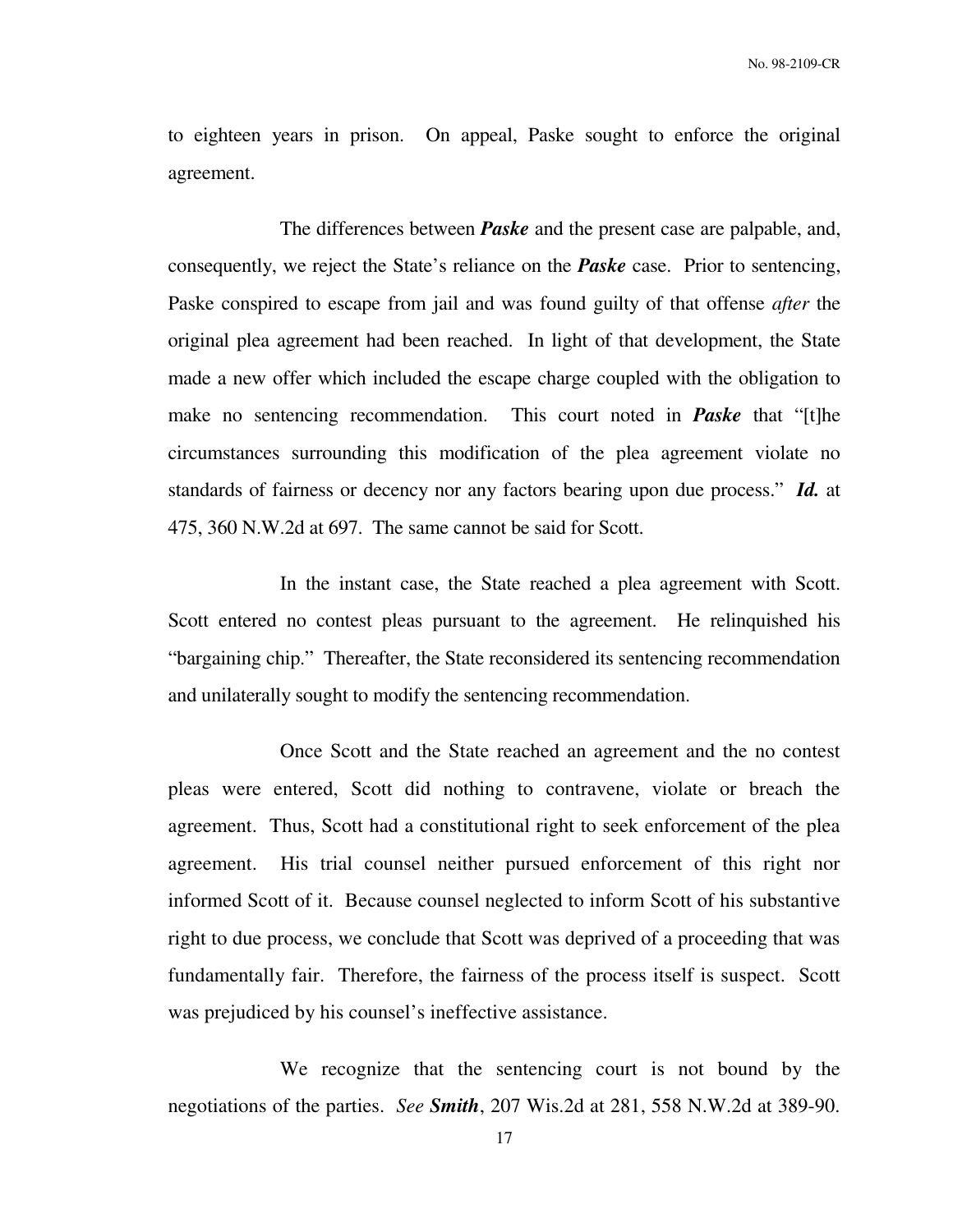"The sentencing court always has an independent duty to look beyond the recommendations and to consider all relevant sentencing factors." *Id.* Clearly, the trial court judge has the authority to sentence Scott to any appropriate sentence up to the statutory maximum.

 Scott also requested that we exercise our discretionary powers of reversal pursuant to §§ 751.06 and 752.35, STATS., and order a new sentencing hearing under the terms of the plea agreement of April 3, 1997. Because we reverse on the claim of ineffective assistance of counsel, we need not address this request.

## *IV***.** *CONCLUSION*

 We conclude that Scott had a substantive due process right to enforce the original plea agreement he had with the State. Moreover, we conclude that the performance of Scott's trial counsel was deficient because counsel failed to apprise Scott of his right to seek enforcement of the plea agreement. We also hold that trial counsel's failure to inform Scott of this option was prejudicial to him. We grant Scott's request for a new sentencing hearing requiring the State to adhere to the terms of the plea agreement as it existed on April 3, 1997.

 *By the Court.*—Judgments and an order reversed and cause remanded with directions.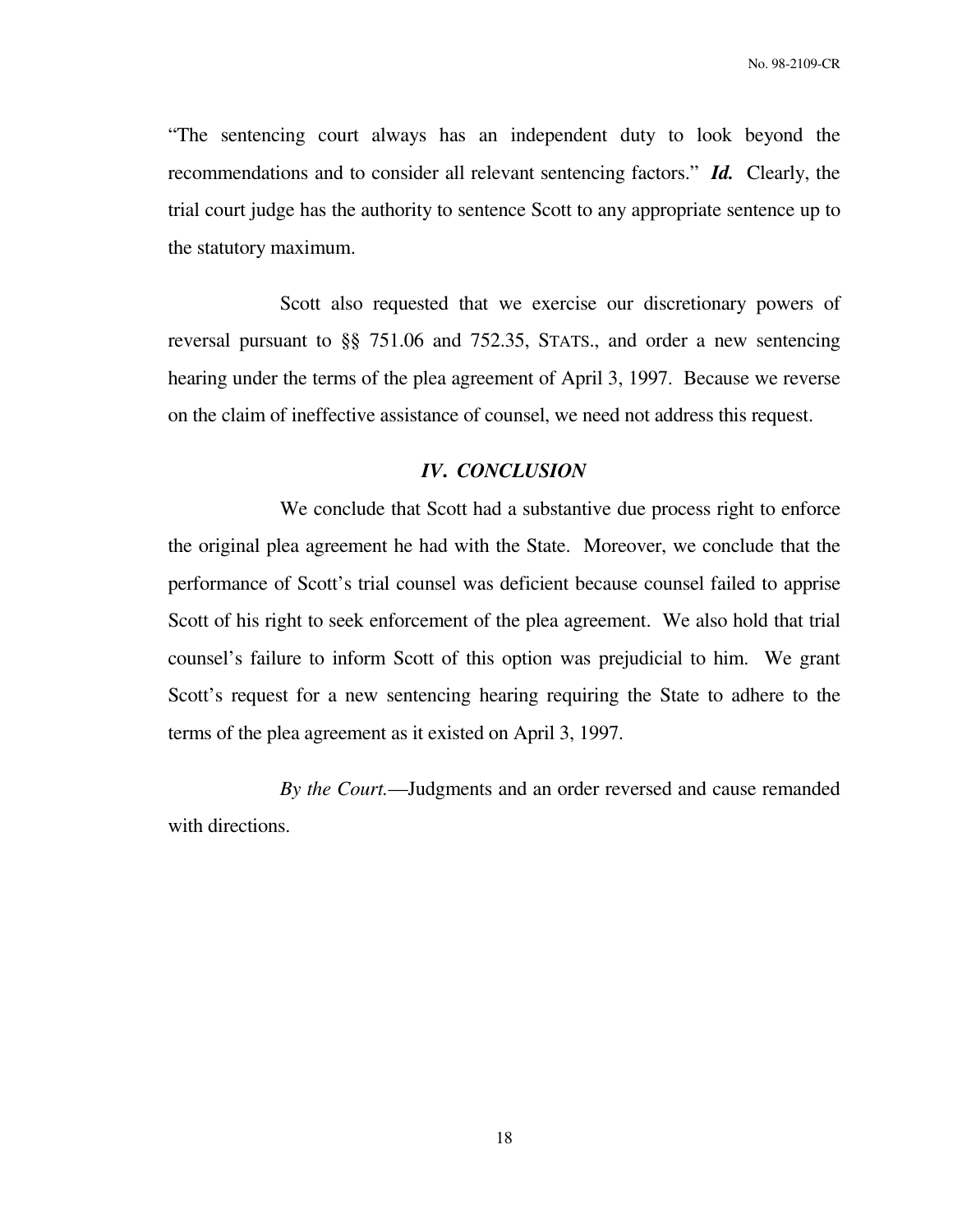NETTESHEIM, J. (*concurring in part; dissenting in part*). I agree with the majority's holding that trial counsel was ineffective in failing to advise Scott that he could pursue enforcement of the original plea agreement and that Scott was prejudiced by such failure.

 However, I disagree with the majority's remand directive that the remedy is "a new sentencing hearing requiring the State to adhere to the terms of the plea agreement as it existed on April 3, 1997." (Majority opn. at 18.) I contend that the proper remand is for Scott to first make application to the trial court for enforcement of the original plea agreement. If that request is granted, then the resentencing proceeding envisioned by the majority would be appropriate.

 When a trial or appellate court determines that an attorney has failed to provide effective assistance of trial counsel and that such failure is prejudicial, the proper remedy is to return the case to the posture it was in before counsel performed deficiently. *See State v. Lentowski*, 212 Wis.2d 849, 857-58, 569 N.W.2d 758, 762 (Ct. App. 1997). Here, when the State withdrew from the April 3, 1997 plea agreement, counsel was ineffective by failing to advise Scott that he could seek enforcement of that agreement. If counsel had performed effectively, he would have advised Scott of this option and Scott could have then brought a motion to enforce the plea agreement. To correct counsel's failing, we should return the case to that posture and allow Scott to make such application to the trial court if he so chooses. Instead, the majority's directive for a new sentencing "leapfrogs" this process.